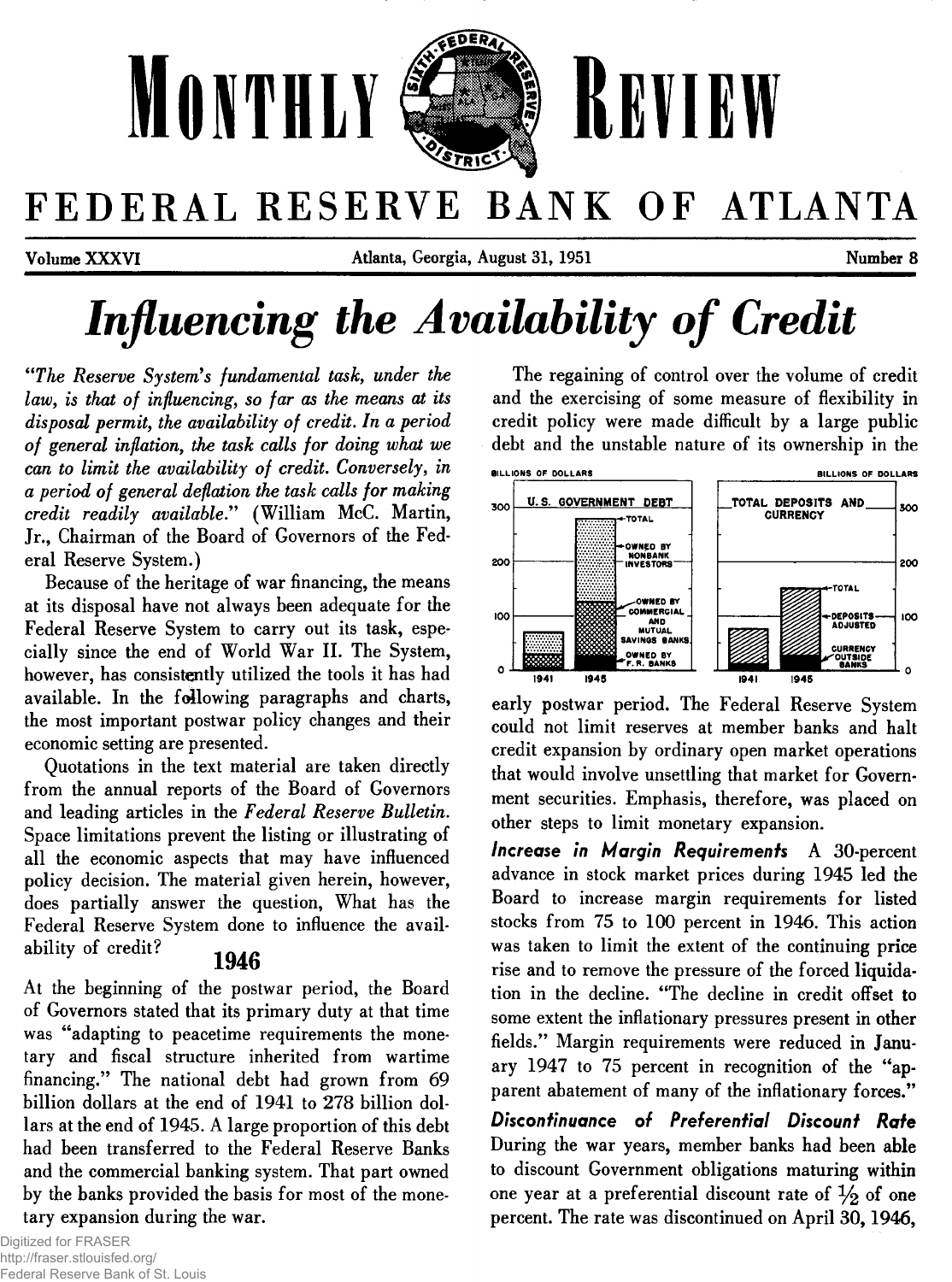**to discourage possible borrowing on this basis, with the result that there was an increase in the charges on commercial bank loans secured by Treasury issues.**

## 1947

**An advance of 32 percent in wholesale prices during 1947 was evidence that inflationary pressures still dominated the nation's economy. Monetary and fiscal policies were then directed toward reducing the influence that credit expansion might have in raising prices. Member banks, however, were able to expand their loans because of their ability to dispose of Government securities on a market supported by the**



**System's open market operations. Inflationary effects of such credit expansion were reduced by certain steps initiated during the year by the Board.**

*Increase in Short-Term Rates* **On July 2, the Federal Reserve Banks discontinued the fixed buying rate of % of one percent established during the war for Treasury bills. As a result, rates on new Treasury bills rose to one percent by the end of the year. Rates** on newly offered certificates rose from  $\frac{7}{8}$  to  $1\frac{1}{8}$ **percent. Banks, as a result, became more reluctant to increase reserves by selling short-term securities.**

*Increase in Long-Term R ates* **On December 24, the System established a lower market support level to which the price of long-term Treasury issues was permitted to decline. The average price of United States bonds having 15 or more years to run until maturity was at 101.6 in December 1947; in January 1948 the price was 100.7.**

## 1948

**Inflationary tendencies prevailed during most of 1948, with wholesale prices advancing monthly until August. System policies, therefore, continued to be directed toward "exercising as much restraint on credit expansion as was possible under the limitations**

Digitized for FRASER http://fraser.stlouisfed.org/ Federal Reserve Bank of St. Louis **imposed by the need for supporting the market for Government securities."**



**The Treasury cash surplus, amounting to almost 8 billion dollars, was used to retire debts with the greatest potential monetary expansion. Major policy steps taken to restrain credit expansion during 1948 included:**

Reduction in Federal Reserve Holdings of Gov*ernm ent Securities* **The Treasury cash surplus was used to reduce securities held by the Federal Reserve System rather than those held by individuals and commercial banks. Thus, bank reserves which had been reduced by the Treasury cash surplus did not return to the banking system and banks were under pressure to maintain their reserve position by selling Government securities. Despite its obligation to support the Government securities market, the System did not increase its holdings of securities, although it was not able to absorb new reserve funds that banks were acquiring from a gold inflow and a return of currency from circulation.**

*Increase in Short-Term R ates* **Federal Reserve Banks raised their discount rates from one percent to** *1 %* **percent in January, and in August they increased them to** *1^/2* **percent. Parallel increases were permitted in rates on Treasury bills and certificates.**

*Increase in Reserve Requirements* The Board of **Governors increased member bank reserve requirements in February to the maximum allowed by law. After Congress had given the System temporary authority to further increase requirements, to expire on June 30, 1949, the Board again raised them.**

**Reinstitution of Consumer Credit Controls** Ex**pansion of instalment sale credit during 1947 and 1948 had increased inflationary pressures by providing additional purchasing power. After Congress granted authority to control consumer credit, a rein-**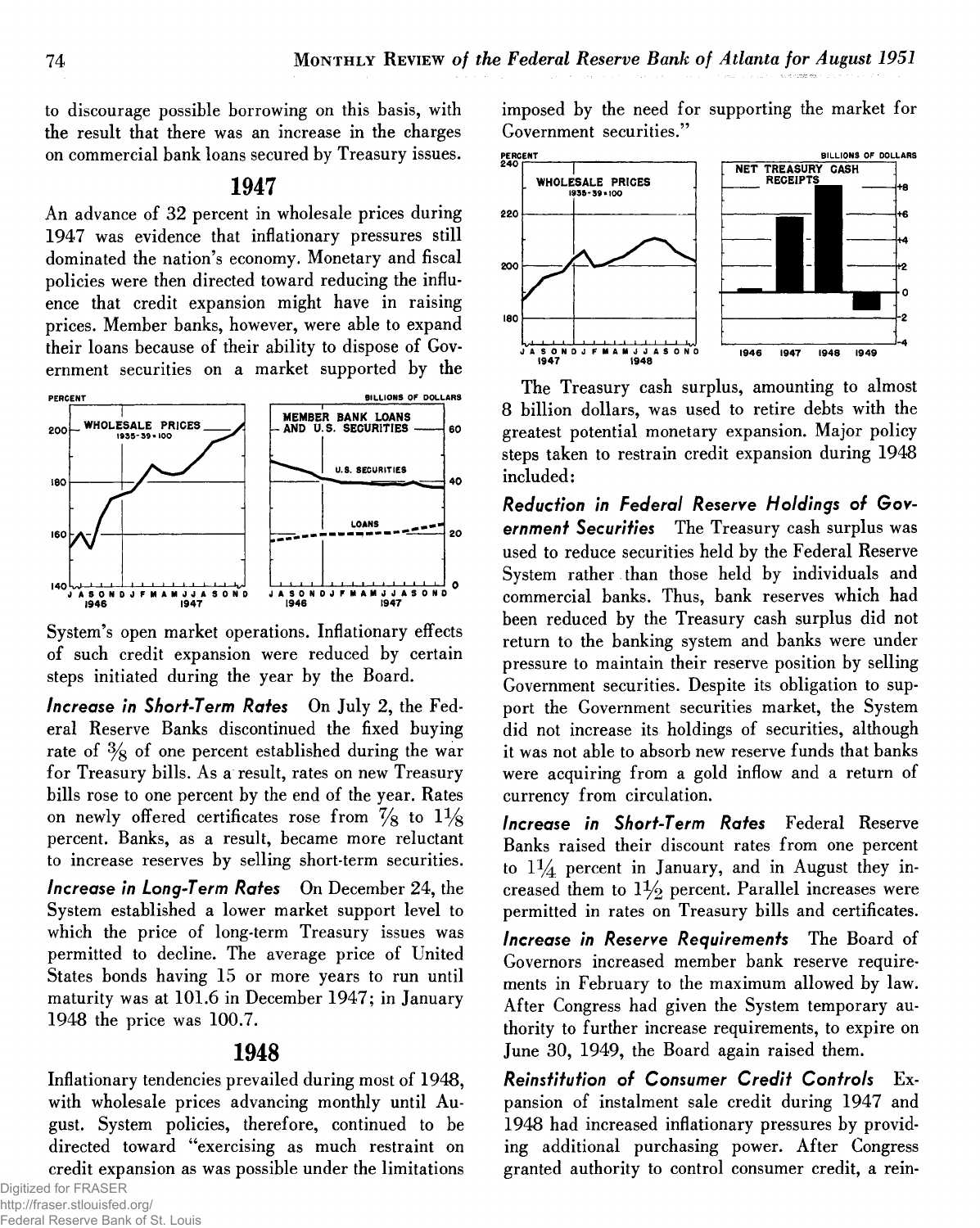

**stitution of controls in September 1948 slowed down the advance in consumer credit.**

*Retention of High Margin Requirements* High **margin requirements were retained on loans for purchasing or carrying securities.**

## 1949

**A recession which started in late 1948 and continued into early 1949 led the Board of Governors to shift emphasis from a credit policy of restraint to one of ease. As economic recovery became evident by the end of the year, however, open market operations were directed toward tightening credit once more in that short-term money rates were permitted to rise.**



**Measures taken toward easing credit during the first part of the year included:**

*R ed u ced R eserve Requirem ents* **Reductions in May, June, and August eased credit conditions.**

*Elimination of Consumer Credit Controls* Before **the Board's authority expired on June 30, 1949, consumer credit controls were first eased, then removed.**

*Institution of a More Flexible Open Market Policy* **On June 30, the Federal Reserve Open Market Committee stated that it would continue its policy of "maintaining orderly conditions in the Government securities market," but that its policy would be to**

Digitized for FRASER http://fraser.stlouisfed.org/ Federal Reserve Bank of St. Louis

**"direct purchases, sales, and exchanges of Government securities by the Federal Reserve Banks with primary regard to the general business and credit situation." Additional credit supplied under this policy resulted in an increase in the general availability of credit and in the price of Government securities.**

*Reduction in Margin Requirements* Margin re**quirements were reduced in March 1949 to make buying of stocks on credit easier and to provide increased support for equity financing.**

## 1950 and 1951

**In late 1949 and early 1950 the Federal Reserve System recognized that the slight recession was over. It again directed its policy toward restraining inflationary pressures which were mounting even before the outbreak of the war in Korea and which became very strong after that. Spending by businesses, by consumers, and by the Government increased faster than production, and commodity prices rose rapidly.**



**Part of the greater spending was made possible by a rapid growth in bank loans, particularly in the second half of the year. Not only banks, but also insurance companies and other lenders, provided themselves with funds for lending by disposing of their Government securities. Under the market support**

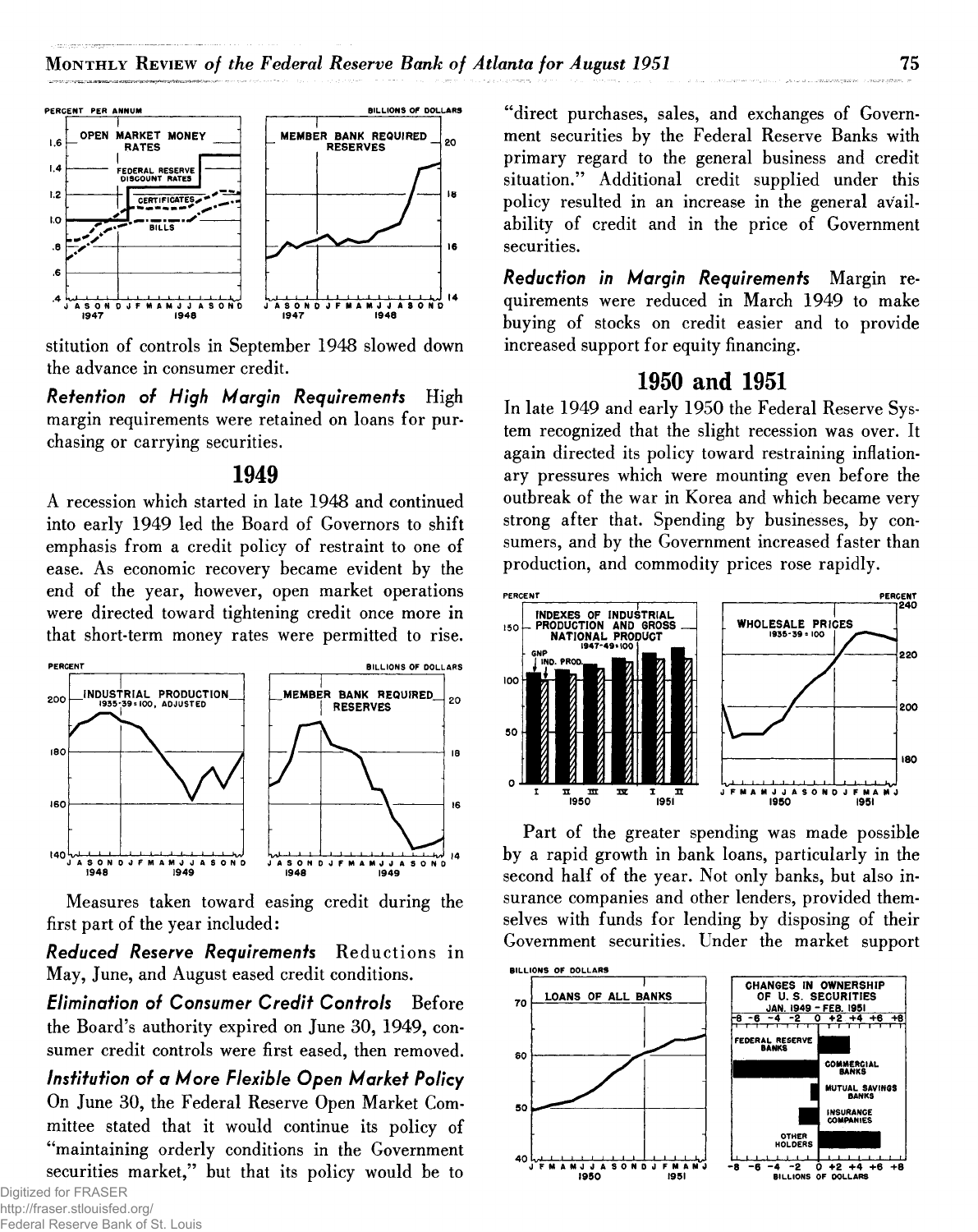**policy, a large part of these securities found their way into the Federal Reserve System's portfolio.**

**The System took as vigorous action as was possible within the limitations of its powers and of its responsibilities with respect to the market for Government securities.**

*O pen M arket O perations to Limit Bank Reserve Expansion* **The System started a policy of open market operations to tighten the extremely easy market for long-term credit, and absorbed part of the money being offered for long-term investment by selling some of its bonds. Its operations during the first half of 1950 tended generally to exert a drain on reserves, which resulted in a moderate decline in Government bond prices.**

**Statement of Policy** On August 18, the Federal **Reserve Open Market Committee stated that both it and the Board of Governors were "prepared to use all the means at their command to restrain further expansion of bank credit consistent with the policy of maintaining orderly conditions in the Government securities market."**

*Increases in Short-Term R ates* **Rediscount rates of the Federal Reserve Banks were raised on August** 25 from  $1\frac{1}{2}$  to  $1\frac{3}{4}$  percent. Yields on short-term **Government securities were also allowed to rise.**

*R einstitution o f C onsum er C re d it C ontrols* **The Defense Production Act of September 18 gave the Board authority to control consumer credit as a means of limiting credit expansion. Controls instituted on September 18 were tightened in October. In July 1951, however, congressional action liberalized controls.**

**Statement of Credit Policy** On August 4, the **Board of Governors, jointly with the Comptroller of the Currency, the Federal Deposit Insurance Corporation, the Home Loan Bank Board, and the National Association of Supervisors of State Banks, issued a statement asking banks to help curb excessive credit expansion.**

*Restrictions on R esidential Real E state C red it* **On October 12, the Board instituted controls on credit for residential real estate, and on February 15,1951, on credit for commercial building, as authorized by the Defense Production Act of 1950.**

Digitized for FRASER http://fraser.stlouisfed.org/ Federal Reserve Bank of St. Louis *Requests for Credit Restraint* In a letter to all **member banks on November 17, the Chairman of the Board of Governors requested further co-operation in restraining credit expansion.**

*Increase in Required Reserves* On December 28, **the Board instituted an increase in reserve requirements of all member banks to the maximum under existing authority, except in the case of central reserve city banks, where the increase brought requirements to within 2 percentage points of the maximum.**

*Increase in Margin Requirements* On January 17, **1951, the Board increased margin requirements for purchasing or carrying listed securities from 50 to 75 percent.**

*Voluntary C re d it R estraint* **On March 12, the Board announced a program for voluntary credit restraint, authorized by the Defense Production Act.**

Agreement with Treasury on Debt Management **On March 4, the Federal Reserve System reached an accord with the Treasury in regard to debt management and monetary policy for the purpose of minimizing monetization of the public debt, assuring at the same time a successful financing of Government requirements. Government security prices were allowed to decline to a point where it became less attractive for financial institutions to expand loans by selling their securities.**



**The interruption of monetary expansion in the first half of 1951 reflected not only the actions of the Federal Reserve System but also certain other forces, some of which were of a temporary or seasonal nature. "The extent of any additional growth in the privately held money supply in the second half of the year will be determined largely by future developments in bank credit to both private borrowers and the Government." Charles T. Taylor**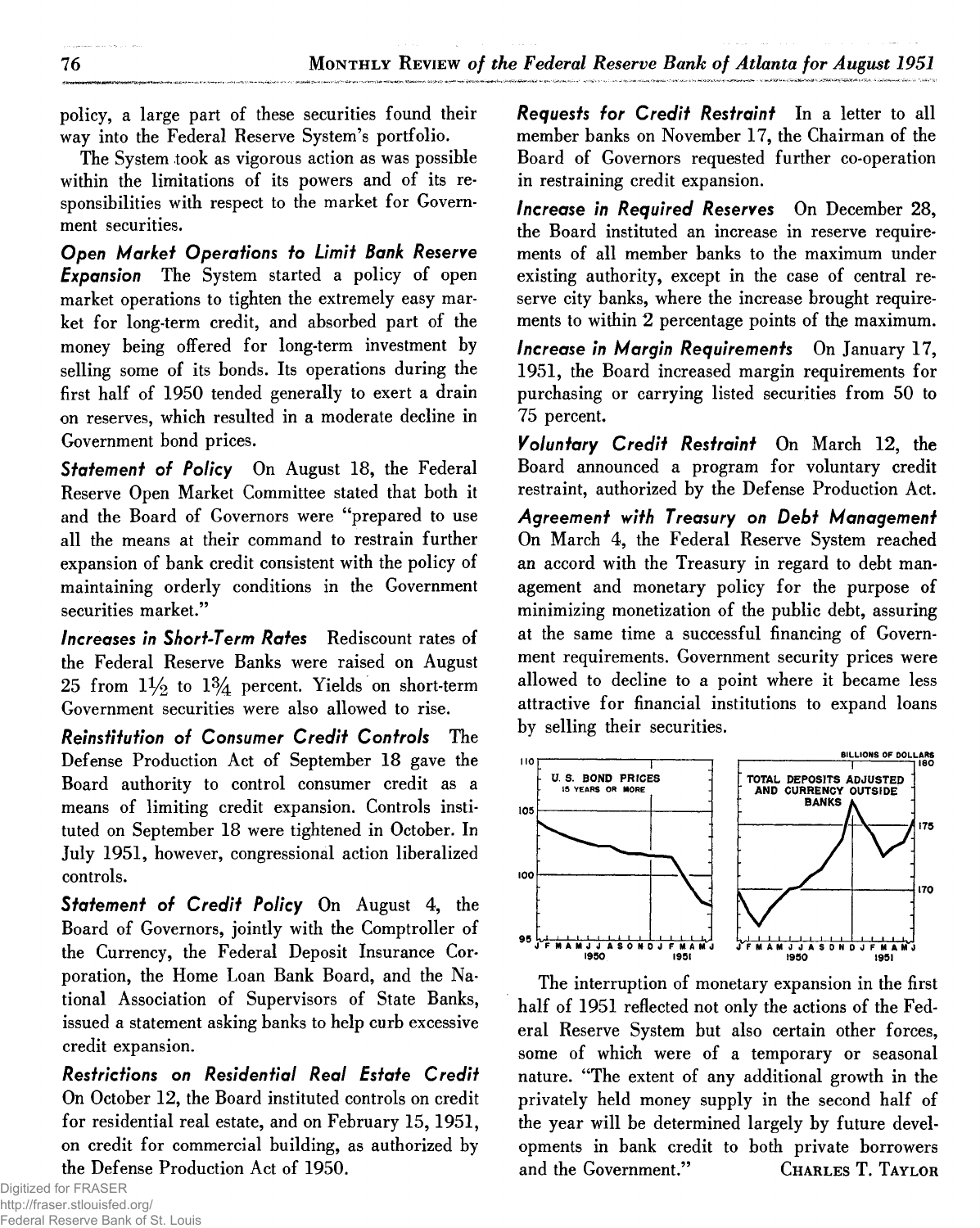# *District Business Conditions*

### **Sales of Consumer Durable Goods**

**No rapid expansion in consumer durable goods buying has materialized, as many expected, following the relaxation of Regulation W. In the Defense Production Act Amendments of 1951, approved July 21, Congress set minimum maturities of 18 months on instalment purchases and maximum down payments of 33% percent for automobiles and 15 percent for both household appliances and furniture. Fifteen months to pay and down payments of 33% percent on automobiles, 25 percent on household appliances, and 15 on furniture had been required previously.**

**Obviously, it is too early to measure the impact of the easing of instalment credit. Although optimism has increased among retailers, many are not too enthusiastic over short-term prospects. Only limited preliminary data for August 1951 are available to appraise business conditions at consumer durable goods stores. July sales at reporting household appliance stores in the Sixth District were 45 percent below the corresponding period of 1950, when sales had climbed to an unprecedented level.**

**Furniture stores and housefurnishings departments at department stores also reported substantial sales reductions in July—34 and 26 percent, respectively. Reports from a small sample of department stores for the first three weeks in August show housefurnishings sales off 38 percent from the comparable period in 1950. In the same period, registrations of new passenger cars in the Atlanta area were down 41 percent.**

**Shortly after June 25, 1950, scare buying of major consumer goods engulfed the country and emptied retailers' shelves. Sales at household appliance stores jumped to levels considerably above those attained by other consumer durable goods stores in the District. Almost in accordance with Newton's law of gravity, sales at durable goods stores dropped sharply from the July 1950 peak so that in November they approximated those of February. After a brief year-end revival, appliance store sales continued to fall until May 1951. At that time a moderate upward movement occurred, a tendency in direct contrast with the activity experienced at other durable goods stores.**

**Thus, the general sales pattern of major durable**

**consumer items in this District reveals rapid, steep increases in the third quarter of 1950, followed by equally severe movements in the opposite direction. The beginning of the new year witnessed another temporary wave of fear buying, but in the months following, sales fell far short of those in the immediate post-Korean boom.**

**That retailers have not been swamped this year seems to bear out consumer intentions expressed in early 1951. The "1951 Survey of Consumer Finances," published by the Board of Governors, indicates a lower demand for major consumer goods in 1951 than the annual rate of purchases in the second half of 1950. The first three instalments of this survey appeared in the June, July, and August issues of the** *Federal Reserve Bulletin***. (Reprints of these articles may be obtained from the Board of Governors of the Federal Reserve System, Washington 25, D. C.)**

**The majority of consumers felt that buying would be curtailed in 1951, primarily because of dissatisfaction with the current high level of prices, and not as a result of a general lack of purchasing power. Thus, although personal disposable income has increased, consumers, instead of spending, have been** saving at a high rate. The July Federal Reserve Bul*letin* **article is especially pertinent since it relates to consumer purchases of durable goods and houses in 1950 and to their buying plans for 1951. Needless to say, a study of consumers' buying intentions is a very complex and difficult undertaking because of the many variable factors, including uncertainties arising from the swiftly changing foreign and domestic situation.**

**In addition to the high level of prices and instalment credit restrictions, other explanations may be advanced for the current slump in consumer purchasing of major durable items. Heavy advance buying last summer and in the early part of 1951 is one of the most obvious. By then, too, consumers in general had probably satisfied their most urgent needs. The 1951 market, therefore, has been more or less confined to replacement demands and to demands arising out of the creation of new households.**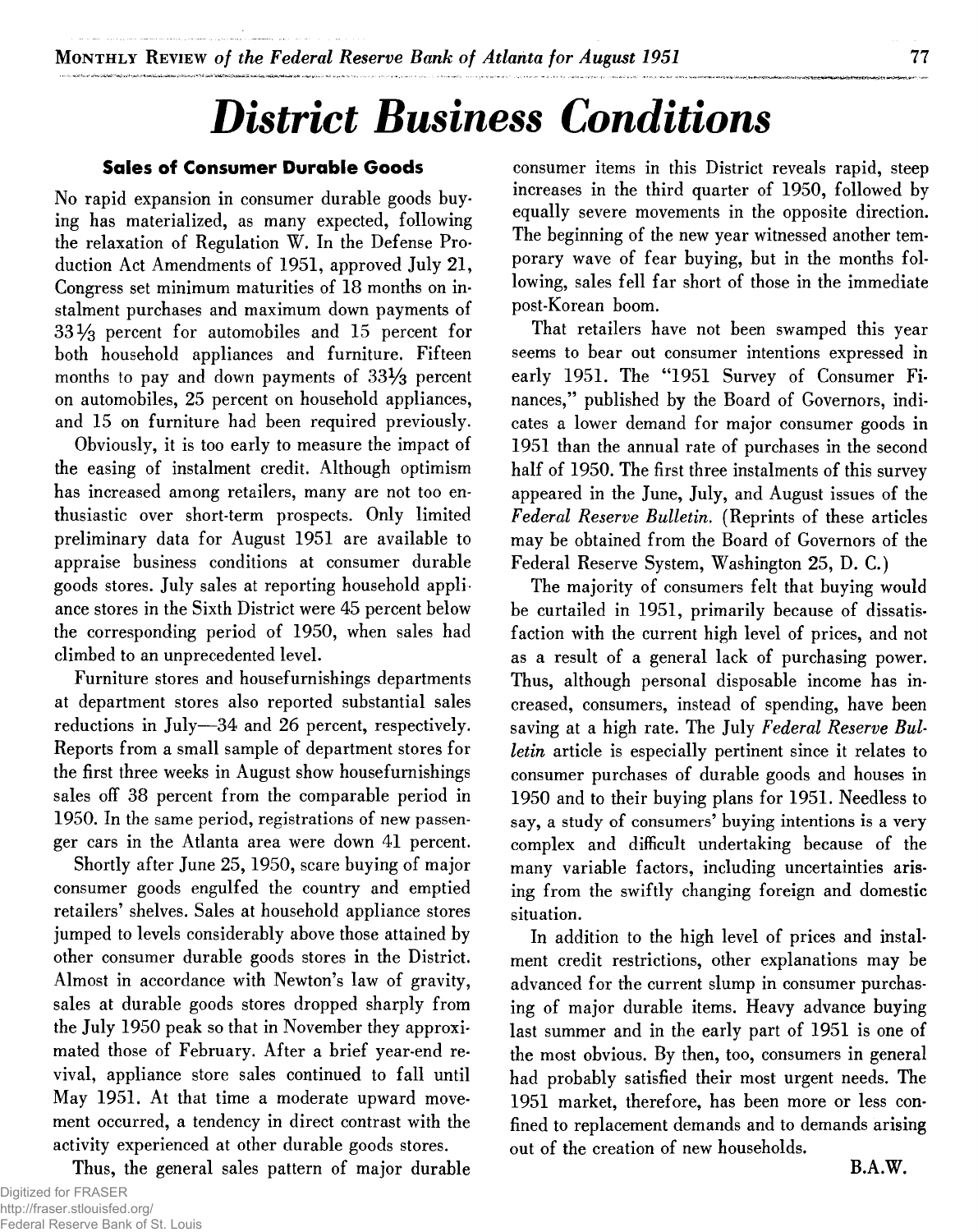### **Meat Production Prospects**

**Early this year most observers, including the Department of Agriculture, expected meat production in 1951 to exceed that of 1950 by two or three pounds per capita. One reason was the size of last fall's pig crop—9 percent larger than that in 1949, and a 1951 spring crop that figured 7 percent larger than in 1950. Pork production so far has been closely in line with expectations. During the first half of this year, pork made up 51 percent of commercial production, the highest in the past six years for a January-through-June period. Nine percent more hogs were slaughtered than in the comparable period of 1950.**

**Estimates of a higher beef production for the entire year were encouraged by the rapid increase in cattle numbers that has occurred during the past few years. Growth in the size of herds appeared sufficient to permit an expansion in marketings and also allow a continued increase in the numbers of cattle.**

**During the first quarter of this year, beef production held up to last year's level fairly well. Although fewer cattle were slaughtered, unusually heavy weights helped keep production up. Also, the proportion of well-finished steers and heifers sold during the first three months of the year was higher. Since March, however, cattle marketings have dropped sharply. For the period January through June, commercial cattle slaughter was down 9 percent from the comparable period of 1950 and calf slaughter was down 18 percent.**

**Slaughter of heifers and cows usually increases during the spring. Such was not the case this year, however, and combined cow and heifer slaughter in June was the second smallest since 1932. Expected**

|  |  |                          | LIVE WEIGHT OF BEEF CATTLE SLAUGHTER |
|--|--|--------------------------|--------------------------------------|
|  |  | January through June     |                                      |
|  |  | 71. Millians of Bannelsk |                                      |

|                        |         |               | (In Millions of Pounds) |       |               |                          |
|------------------------|---------|---------------|-------------------------|-------|---------------|--------------------------|
|                        |         | <b>CATTLE</b> |                         |       | <b>CALVES</b> |                          |
|                        | 1950    | 1951          | Percent<br>Change       | 1950  |               | Percent<br>1951 Decrease |
| Alabama                | 53.2    | 45.6          | $-14$                   | 9.4   | 8.1           | $-14$                    |
| Florida                | 67.8    | 56.4          | —17                     | 7.7   | 4.1           | --47                     |
| Georgia                | 89.2    | 72.9          | —18                     | 13.8  | 12.1          | $-12$                    |
| Louisiana              | 50.7    | 41.4          | $-18$                   | 43.8  | 31.6          | $-28$                    |
| Mississippi.           | 19.9    | 17.2          | $-14$                   | 7.7   | 6.1           | $-21$                    |
| <b>Tennessee</b>       | 86.4    | 87.0          |                         | 29.1  | 26.8          | $-\epsilon$              |
| <b>District States</b> | 367.2   | 320.5         | --13                    | 111.5 | 88.8          | ---20                    |
| <b>United States.</b>  | 8.190.0 | 7.573.9       | -8                      | 970.9 | 773.0         | --20                     |

**to cash in on previous increases in their herds by selling young cattle, farmers instead turned this stock back into a building-up of their herds. In addition, uncertainties regarding price controls undoubtedly affected cattle marketings.**

Digitized for FRASER http://fraser.stlouisfed.org/ Federal Reserve Bank of St. Louis

## Sixth District Statistics

|  |  | INSTALMENT CASH LOANS |
|--|--|-----------------------|
|  |  |                       |

|                                                                                                                                                   |                            | Volume                 |                                         | Outstandings                       |                                         |
|---------------------------------------------------------------------------------------------------------------------------------------------------|----------------------------|------------------------|-----------------------------------------|------------------------------------|-----------------------------------------|
|                                                                                                                                                   | No. of<br>Lenders          |                        | <b>Percent Change</b><br>July 1951 from |                                    | <b>Percent Change</b><br>July 1951 from |
| Lender                                                                                                                                            | Report-<br>ina             | June<br>1951           | July<br>1950                            | June<br>1951                       | July<br>1950                            |
| <b>Federal credit unions</b><br>State credit unions<br>Industrial banks<br>Industrial loan companies<br>Small loan companies.<br>Commercial banks | 42<br>19<br>10<br>34<br>33 | --19<br>-34<br>—<br>-3 | +3<br>+5                                | +2<br>--0<br>$+2$<br>$^{+0}$<br>+3 | $+5$<br>∔9<br>+11<br>—1<br>+4<br>+4     |

### RETAIL FURNITURE STORE OPERATIONS

|                                                                                                                                                                                                                                                            | Number                            | <b>Percent Change</b><br>July 1951 from |                                                   |  |
|------------------------------------------------------------------------------------------------------------------------------------------------------------------------------------------------------------------------------------------------------------|-----------------------------------|-----------------------------------------|---------------------------------------------------|--|
| I tem                                                                                                                                                                                                                                                      | of Stores<br>Reportina            | June 1951                               | <b>July 1950</b>                                  |  |
| Total sales<br>Cash sales $\cdots$ $\cdots$ $\cdots$ $\cdots$ $\cdots$ $\cdots$<br>Instalment and other credit sales<br>Accounts receivable, end of month<br>Collections during month $\ldots$<br>Inventories, end of month $\cdots$ , $\cdots$ , $\cdots$ | 108<br>95<br>95<br>69<br>69<br>76 | --8<br>$-14$<br>$\frac{-9}{-5}$<br>$-3$ | $-34$<br>$-13$<br>$-38$<br>$-14$<br>$-4$<br>$+20$ |  |

### WHOLESALE SALES AND INVENTORIES\*

|                                                                                                                                                                                                                                                                                                                                                                                       |                                                                  | <b>Sales</b>                                                                                       |                                                                                                                                                        | Inventories                                   |                                                                                          |                                                                                                                                        |  |
|---------------------------------------------------------------------------------------------------------------------------------------------------------------------------------------------------------------------------------------------------------------------------------------------------------------------------------------------------------------------------------------|------------------------------------------------------------------|----------------------------------------------------------------------------------------------------|--------------------------------------------------------------------------------------------------------------------------------------------------------|-----------------------------------------------|------------------------------------------------------------------------------------------|----------------------------------------------------------------------------------------------------------------------------------------|--|
|                                                                                                                                                                                                                                                                                                                                                                                       | No. of<br>Firms                                                  |                                                                                                    | Percent Change<br>July 1951 from                                                                                                                       | No. of<br>Firms                               | <b>Percent Change</b><br>July 31, 1951, from                                             |                                                                                                                                        |  |
| Type of<br>Wholesaler                                                                                                                                                                                                                                                                                                                                                                 | Report-<br>ıng                                                   | June<br>1951                                                                                       | July<br>1950                                                                                                                                           | Report-<br>ing                                | June 30<br>1951                                                                          | July 31<br>1950                                                                                                                        |  |
| Automotive supplies.<br>Electrical-Full-line<br>66<br>Wiring supplies.<br>44<br>Appliances<br>General Hardware<br>Industrial supplies<br>Jewelry.<br>Lumber & bldg. materials<br>Plumbing & heating supplies.<br>Confectionery<br>Drugs and sundries<br>Dry goods. $\ldots$ .<br>Groceries-Full-line.<br><b>Specialty lines</b><br>Tobacco products.<br><b>Miscellaneous</b><br>Total | 5<br>11<br>3<br>4<br>5<br>9<br>18<br>37<br>13<br>12<br>16<br>165 | 0<br>$^{+1}_{+28}$<br>$-4$<br>$-6$<br>$+9$<br>$+9$<br>$-24$<br>$+1$<br>$+6$<br>$+13$<br>$+4$<br>-9 | $+15$<br>$-38$<br>$+73$<br>--36<br>$^{\rm -16}$<br>$^{\mathrm{-11}}$<br>$-15$<br>$-\overline{2}9$<br>$-40$<br>$+12$<br>$+11$<br>$-24$<br>$-13$<br>$+0$ | 3<br>5<br>6<br>3<br>3<br>13<br>24<br>8<br>108 | +4<br>-18<br>$+2$<br>$-5$<br>$-2$<br>+0<br>+6<br>$^{+4}$<br>$-6$<br>$+3$<br>$-4$<br>$-3$ | $+25$<br>$+65$<br>$+58$<br>$+88$<br>$+51$<br>$+26$<br>$+53$<br>$+46$<br>$+42$<br>$+3$<br>$+42$<br>$+22$<br>$+14$<br>$+6$<br>+14<br>+39 |  |

\*Based on U. S. Department of Commerce figures.

### DEPARTMENT STORE SALES AND INVENTORIES\*

|                                                                                                                                                                                                                                                                                                                                                                                                                                         |                                                                                                                                                                                                                                                | <b>Percent Change</b>                                                                                                                                                                                                                                                                   |                                                                                                                                                                                                  |                                                                                                               |                                                                                                                                                                                                     |  |  |
|-----------------------------------------------------------------------------------------------------------------------------------------------------------------------------------------------------------------------------------------------------------------------------------------------------------------------------------------------------------------------------------------------------------------------------------------|------------------------------------------------------------------------------------------------------------------------------------------------------------------------------------------------------------------------------------------------|-----------------------------------------------------------------------------------------------------------------------------------------------------------------------------------------------------------------------------------------------------------------------------------------|--------------------------------------------------------------------------------------------------------------------------------------------------------------------------------------------------|---------------------------------------------------------------------------------------------------------------|-----------------------------------------------------------------------------------------------------------------------------------------------------------------------------------------------------|--|--|
|                                                                                                                                                                                                                                                                                                                                                                                                                                         |                                                                                                                                                                                                                                                | <b>Sales</b>                                                                                                                                                                                                                                                                            |                                                                                                                                                                                                  | <b>Stocks</b>                                                                                                 |                                                                                                                                                                                                     |  |  |
|                                                                                                                                                                                                                                                                                                                                                                                                                                         |                                                                                                                                                                                                                                                | July 1951 from                                                                                                                                                                                                                                                                          | Yr. to Date                                                                                                                                                                                      | July 31, 1951, from                                                                                           |                                                                                                                                                                                                     |  |  |
| Place                                                                                                                                                                                                                                                                                                                                                                                                                                   | June<br>1951                                                                                                                                                                                                                                   | July<br>1950                                                                                                                                                                                                                                                                            | 1951-<br>1950                                                                                                                                                                                    | June 30<br>1951                                                                                               | July 31<br>1950                                                                                                                                                                                     |  |  |
| <b>ALABAMA</b><br>Birmingham.<br>Mobile.<br>Montgomery.<br>FLORIDA<br><b>Jacksonville</b><br>Miami<br>Oriando<br>St. Petersburg<br>Tampa.<br><b>GEORGIA</b><br>Atlanta<br>Augusta<br>Columbus.<br>Macon.<br>Rome<br>$\sim$ $\sim$<br>Savannah.<br>LOUISIANA.<br><b>Baton Rouge</b><br>New Orleans.<br><b>MISSISSIPPI</b><br>Jackson<br>Meridian.<br><b>TENNESSEE</b><br>Bristol.<br>Bristol-Kingsport-<br>Johnson City .<br>Chattanooga | $^{\rm -11}$<br>$-11$<br>$-14$<br>$-10$<br>$-12$<br>$-10$<br>-11<br>$-10$<br>$-12$<br>$-13$<br>$-12$<br>$-9$<br>$-19$<br>$-16$<br>$-16$<br>-20<br>$-14$<br>$-9$<br>$-10$<br>$-9$<br>$-12$<br>$-14$<br>$-4$<br>$-13$<br>$-21$<br>$-16$<br>$-21$ | —15<br>$-15$<br>$_{-17}$<br>-16<br>—15<br>$\frac{-8}{-11}$<br>$\frac{-5}{-21}$<br>$-\overline{26}$<br>$-\bar{16}$<br>$-\overline{18}$<br>$\frac{-4}{-13}$<br>$-11$<br>$-19$<br>$^{\rm -11}$<br>$-19$<br>$-26$<br>-17<br>$-18$<br>$-22$<br>و ــــ<br>$-12$<br>$-18$<br>$_{-10}$<br>$-20$ | $+2$<br>$+3$<br>$+4$<br>-1<br>$+8$<br>$+7$<br>$+10$<br>$+13$<br>$+10$<br>$+1$<br>$+7$<br>$+5$<br>+19<br>$+8$<br>$+10$<br>+9<br>-10<br>$\bar{-\frac{2}{3}}$<br>$+0$<br>$^{+3}_{-2}$<br>$+3$<br>∔5 | $+16$<br>—2<br>$\overline{\mathbf{1}}$<br>$\substack{+0 \ -10}$<br>—5<br>—7<br>—5<br>+1<br>-1<br>$-4$<br>$+6$ | $+23$<br>$+22$<br>. .<br>$+21$<br>$+31$<br>$+31$<br>$+33$<br>$+35$<br>$+30$<br>$+25$<br>+23<br>+23<br>$+22$<br>+30<br>$+46$<br>$+28$<br>$+15$<br>$+32$<br>$+20$<br>$+22$<br>$+23$<br>$+10$<br>$+24$ |  |  |
| Knoxville.<br><b>Nashville</b><br>OTHER CITIES**<br><b>DISTRICT</b><br>ä.                                                                                                                                                                                                                                                                                                                                                               | —9<br>$-12$<br>$-10$<br>$-12$                                                                                                                                                                                                                  | —9<br>$_{-10}$<br>-15<br>$-16$                                                                                                                                                                                                                                                          | $+5$<br>$+0$<br>+5<br>$+4$                                                                                                                                                                       |                                                                                                               | $+17$<br>$+27$<br>+21<br>$+26$                                                                                                                                                                      |  |  |
| ×                                                                                                                                                                                                                                                                                                                                                                                                                                       |                                                                                                                                                                                                                                                |                                                                                                                                                                                                                                                                                         |                                                                                                                                                                                                  |                                                                                                               |                                                                                                                                                                                                     |  |  |

\*Includes reports from 136 stores in the Sixth Federal Reserve District.<br>\*\*When fewer than three stores report in a given city, the sales or stocks are grouped<br>\* together under "other cities." They are, however, included i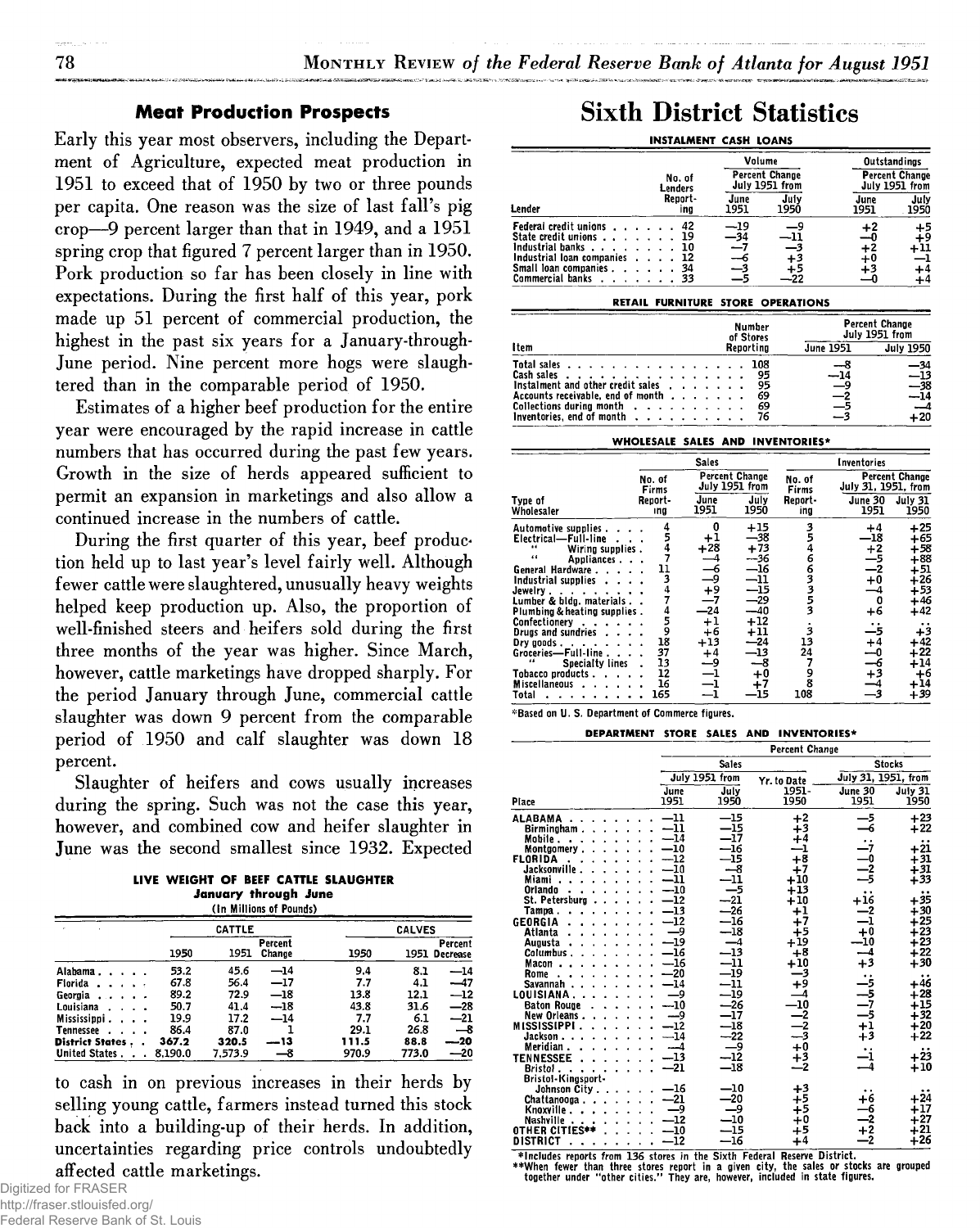**For the entire year the amount of meat available to consumers will be about the same as last year although more of it will be pork. One important consequence of the decline in cattle slaughter is that breeding herds are being built more rapidly, which assures a larger future supply of beef. The number of cattle and calves on farms next January may be five to six million larger than last January, for a new record of about 90 million head. If slaughter figures are a reliable indication, the build-up is occurring even faster in the District than in the entire nation. B.R.R.**

### **Employment Trends**

**Industrial activity in general remained close to record levels during the first half of 1951 throughout the Sixth Federal Reserve District. Total manufacturing employment in June was 8 percent above that of June 1950. Sluggish retail and wholesale sales, widely reported during recent months, have resulted in some cases in slight reductions in the number of employees and in others in a shorter work-week.**

**Factories in the District states had 1.1 million workers in June. This was 80,000 more than a year earlier and only 12,000 less than the post-Korean peak reached in March. Partly as a result of procurement by defense agencies, employment in the durable goods industries has remained close to the March national level. Declines in District employment have been largely limited to soft goods.**

**Significant increases in District employment since March have taken place in those industries directly affected by military buying. Manufacturers of transportation equipment added 15,000 workers during the past year, as a result of orders for aircraft and ships. By June, the latest month for which District information is available, employees in this field totaled 40,000.**

**An upward trend, although less pronounced, has also been observed in other durable goods industries. This has been particularly true in metal and machinery lines, with the future clouded by possible short supplies rather than by a declining market. Woodusing industries, particularly lumbering, have maintained a high level of employment because Government construction projects have offset the decline in private home and commercial building. W.T.H.**

## Sixth District Statistics

CONDITION OF 27 MEMBER BANKS IN LEADING CITIES \_\_\_\_\_\_\_\_\_\_\_\_\_\_ (In Thousands of Dollars)\_\_\_\_\_\_\_\_\_\_\_\_\_\_

|                                                     |                 |                 |                 |                  | Percent Change<br>Aug. 22, 1951, from |
|-----------------------------------------------------|-----------------|-----------------|-----------------|------------------|---------------------------------------|
| 1 tem                                               | Aug. 22<br>1951 | July 25<br>1951 | Aug. 23<br>1950 | July 25<br>1951  | Aug. 23<br>1950                       |
| Loans and investments-                              |                 |                 |                 |                  |                                       |
| Total                                               | 2.596.493       | 2.543.982       | 2.477.672       | $+2$             | $+5$                                  |
| Loans—Net .                                         | 1.060.269       | 1.071.127       | 961.542         | $^{\rm -1}$      | $+10$                                 |
| Loans-Gross                                         | 1.078.639       | 1,089,419       | 975.379         | $^{-1}$          | $^{\rm +11}$                          |
| Commercial, industrial,                             |                 |                 |                 |                  |                                       |
| and agricultural loans                              | 615,292         | 618,450         | 547.170         | $-1$             | +12                                   |
| Loans to brokers and                                |                 |                 |                 |                  |                                       |
| dealers in securities                               | 11,223          | 11,973          | 10,616          | -6               | +6                                    |
| Other loans for pur-                                |                 |                 |                 |                  |                                       |
| chasing and carrying                                |                 |                 |                 |                  |                                       |
| securities                                          | 35.535          | 35.347          | 35.867          | $^{\rm +1}$      | --1                                   |
| Real estate loans                                   | 88.978          | 91.021          | 89.654          | --2              | -1                                    |
| Loans to banks                                      | 6,993           | 12.612          | 5,453           | -45              | $+28$                                 |
| Other loans.<br>$\sim$ $\sim$                       | 320,618         | 320.016         | 286.619         | $+0$             | $+12$                                 |
| Investments-Total.                                  | 1.536 224       | 1.472.855       | 1.516.130       | $+4$             | $+1$                                  |
| Bills, certificates,                                |                 |                 |                 |                  |                                       |
| and notes .                                         | 666.521         | 615.683         | 551.809         | $+8$             | $+21$                                 |
| U.S. bonds<br>$\overline{\phantom{a}}$<br>$\lambda$ | 642.474         | 630.910         | 746.395         | $+2$             | $-14$                                 |
| Other securities                                    | 227.229         | 226.262         | 217.926         | $+0$             | +4                                    |
| Reserve with F. R. Bank                             | 506.608         | 473,439         | 419,525         | $+7$             | $+21$                                 |
| Cash in vault                                       | 45.567          | 47,704          | 41.590          | --4              | $+10$                                 |
| <b>Balances with domestic</b>                       |                 |                 |                 |                  |                                       |
| hanks<br>$\blacksquare$<br>$\cdots$                 | 189.156         | 196.832         | 162,733         | —4               | $+16$                                 |
| Demand deposits adjusted                            | 1.969.941       | 1.963.645       | 1.841.154       | $+0$             | $+7$                                  |
| Time deposits                                       | 526 425         | 521.753         | 529.623         | $^{\mathrm{+1}}$ | --1                                   |
| U. S. Gov't denosits                                | 76.524          | 72.830          | 65,737          | $+5$             | $+16$                                 |
| Deposits of domestic banks                          | 545.400         | 496,052         | 454,399         | $+10$            | $+20$                                 |
| Barrowings<br>$\sim$ $\sim$ $\sim$                  | 11.000          | 500             | 14.400          | *                | $-24$                                 |
|                                                     |                 |                 |                 |                  |                                       |

\*More than 100 percent.

DEBITS TO INDIVIDUAL BANK ACCOUNTS<br>
\_\_\_\_\_\_\_\_ (In Thousands of Dollars)

|                                                |                   |                   |                   |                  | <b>Percent Change</b> |                         |  |  |
|------------------------------------------------|-------------------|-------------------|-------------------|------------------|-----------------------|-------------------------|--|--|
|                                                |                   |                   |                   |                  | July 1951 from        | Yr.-to-Date<br>7 Months |  |  |
| Place                                          | July<br>1951      | June<br>1951      | July<br>1950      | June<br>1951     | July<br>1950          | 1951 from<br>1950       |  |  |
| ALABAMA                                        |                   |                   |                   |                  |                       |                         |  |  |
| Anniston<br>Birmingham                         | 26.747<br>388,426 | 31.314<br>412.055 | 21.955<br>360.477 | $-15$<br>-6      | $+22$<br>+8           | $+35$<br>$+20$          |  |  |
| Dothan                                         | 17.184            | 16.502            | 13.895            | $+4$             | $+24$                 | $+38$                   |  |  |
| Gadsden .                                      | 21.583            | 20.767            | 20,265            | $+4$             | +6                    | $+13$                   |  |  |
| Mobile                                         | 162,379           | 161.630           | 121,762           | $+0$             | $+33$                 | $+30$                   |  |  |
| Montaomery                                     | 79.458            | 82.984            | 76.781            | --4              | $+3$                  | $+17$                   |  |  |
| Tuscaloosa*                                    | 27.941            | 28.768            | 29.827            | -3               | -6                    | $+13$                   |  |  |
| <b>FLORIDA</b><br>Jacksonville                 | 317.781           | 361,744           | 311.094           | —12              | $+2$                  | $+18$                   |  |  |
| Miami                                          | 280,867           | 295.147           | 256.494           | —5               | $+9$                  | $+17$                   |  |  |
| Greater Miami*                                 | 421.130           | 437.589           | 375.371           | 4                | $+12$                 | $+19$                   |  |  |
| Orlando                                        | 63,122            | 77.848            | 60,839            | -19              | $+4$                  | $^{\mathrm{+15}}$       |  |  |
| Pensacola                                      | 40,426            | 42,498            | 37.579            | -5               | $+8$                  | $+21$                   |  |  |
| St. Petersburg                                 | 67.371            | 73.770            | 64.297            | -9<br>-14        | $+5$                  | $+19$                   |  |  |
| Tampa                                          | 143,104           | 166.409           | 134.115           |                  | $+7$                  | $+15$                   |  |  |
| GEORGIA<br>Albany                              | 31,462            | 31,077            | 25,537            | $^{\mathrm{+1}}$ | $+23$                 | $+33$                   |  |  |
| Atlanta                                        | 1,019,619         | 1.035.712         | 879,706           |                  | +16                   | $+22$                   |  |  |
| Augusta.                                       | 77,387            | 76.249            | 62.279            | $^{\rm +1}$      | $+24$                 | +37                     |  |  |
| Brunswick                                      | 12,020            | 12.082            | 9.364             | -1               | $+28$                 | $+30$                   |  |  |
| Columbus                                       | 69.055            | 74 857            | 65.924            | 8                | $+5$                  | $+20$                   |  |  |
| Elberton.<br>Gainesville*                      | 3.793<br>20,723   | 4 1 3 1<br>21.500 | 3.804<br>18.002   | -8<br>-4         | ---0<br>$+15$         | $^{\rm +11}$<br>$+40$   |  |  |
| Griffin*                                       | 11.132            | 12 661            | 11.075            | $-12$            | $+1$                  | $+14$                   |  |  |
| Macon                                          | 70.112            | 76,574            | 63.070            | —8               | $+11$                 | $+26$                   |  |  |
| Newnan                                         | 11.090            | 11.242            | 8.901             | -1               | $+25$                 | $+33$                   |  |  |
| Rome*                                          | 22.018            | 22,250            | 21,258            | -1               | $+4$                  | ∔19                     |  |  |
| Savannah                                       | 106.298           | 121.928           | 92.600            | -13<br>$+70$     | $+15$<br>$+40$        | $+27$<br>∔23            |  |  |
| Valdosta .                                     | 23,426            | 13,813            | 16.707            |                  |                       |                         |  |  |
| LOUISIANA<br>Alexandria*                       | 38.941            | 42.149            | 33.514            | —8               | +16                   | $+26$                   |  |  |
| <b>Baton Rouge</b>                             | 112,965           | 109.035           | 102,341           | $^{+4}$          | $+10$                 | $+10$                   |  |  |
| Lake Charles                                   | 44,011            | 44.285            | 40.104            | —1               | $+10$                 | $+23$                   |  |  |
| New Orleans                                    | 812,472           | 823.059           | 774.751           | -1               | +5                    | $+13$                   |  |  |
| MISSISSIPPI                                    |                   |                   |                   |                  |                       |                         |  |  |
| <b>Hattiesburg</b>                             | 17.794            | 18.959            | 18.821            | -6               | -5                    | $+9$                    |  |  |
| Jackson                                        | 148.714           | 158 322           | 145.832           | -6               | $+2$                  | +17                     |  |  |
| Meridian                                       | 28,181<br>28.939  | 29.050<br>24.258  | 28.552<br>22.421  | -3<br>$+19$      | -1<br>$+29$           | $+17$<br>$+7$           |  |  |
| Vicksbura                                      |                   |                   |                   |                  |                       |                         |  |  |
| <b>TENNESSEE</b><br>Chattanooga                | 178.231           | 201.257           | 146,503           | --11             | $+22$                 | $+26$                   |  |  |
| Knoxville                                      | 133.676           | 139.652           | 117.740           | --4              | $+14$                 | $+23$                   |  |  |
| Nashville                                      | 375,641           | 429.437           | 334.788           | -13              | $+12$                 | +19                     |  |  |
| SIXTH DISTRICT                                 |                   |                   |                   |                  |                       |                         |  |  |
| 32 Cities                                      | 4.913.334         | 5.177.647         | 4.439.298         | —5               | $+11$                 | $+19$                   |  |  |
| <b>UNITED STATES</b>                           |                   |                   |                   |                  |                       |                         |  |  |
| 342 Cities 124.428.000 135.027.000 110.573.000 |                   |                   |                   | —8               | +13                   | $+20$                   |  |  |
|                                                |                   |                   |                   |                  |                       |                         |  |  |

**♦Not included in Sixth District totals.**